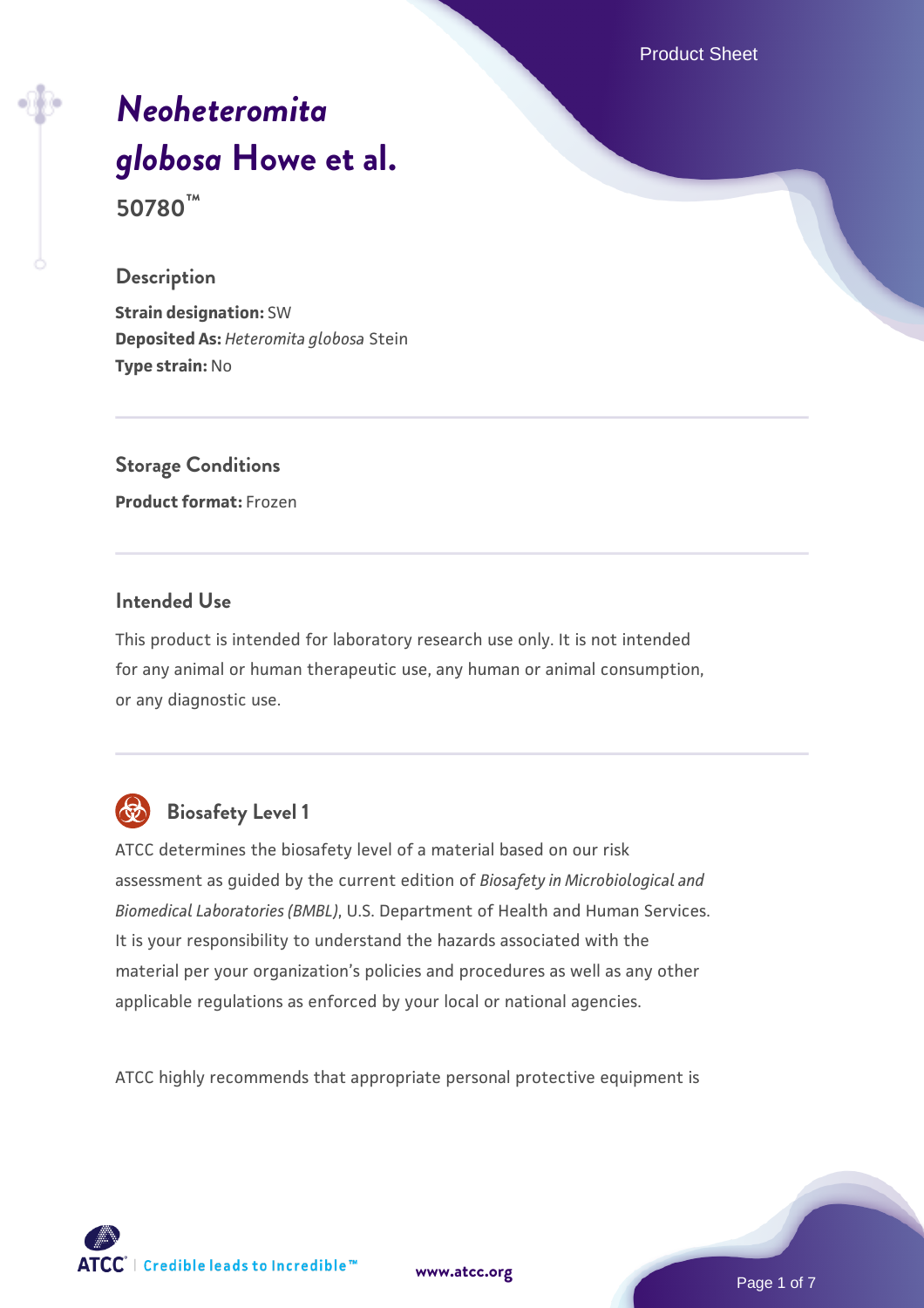## *[Neoheteromita globosa](https://www.atcc.org/products/50780)* **Howe et al.** Product Sheet **50780**

always used when handling vials. For cultures that require storage in liquid nitrogen, it is important to note that some vials may leak when submersed in liquid nitrogen and will slowly fill with liquid nitrogen. Upon thawing, the conversion of the liquid nitrogen back to its gas phase may result in the vial exploding or blowing off its cap with dangerous force creating flying debris. Unless necessary, ATCC recommends that these cultures be stored in the vapor phase of liquid nitrogen rather than submersed in liquid nitrogen.

## **Certificate of Analysis**

For batch-specific test results, refer to the applicable certificate of analysis that can be found at www.atcc.org.

## **Growth Conditions**

**Medium:**  [ATCC Medium 802: Sonneborn's Paramecium medium](https://www.atcc.org/-/media/product-assets/documents/microbial-media-formulations/8/0/2/atcc-medium-802.pdf?rev=73d25dbdd49b44529c8ac49753787d74) **Instructions for complete medium:** ATCC Medium 802 inoculated with *Enterobacter aerogenes* (ATCC® 13048). **Temperature:** 25°C **Incubation:** Grown with Klebsiella pneumoniae subsp. pneumoniae ATCC 700831

## **Handling Procedures**

#### **Culture maintenance:**

- 1. Prepare bacterized ATCC medium 802.
- 2. Inoculate a T-25 tissue culture flask containing 10.0 ml of bacterized ATCC

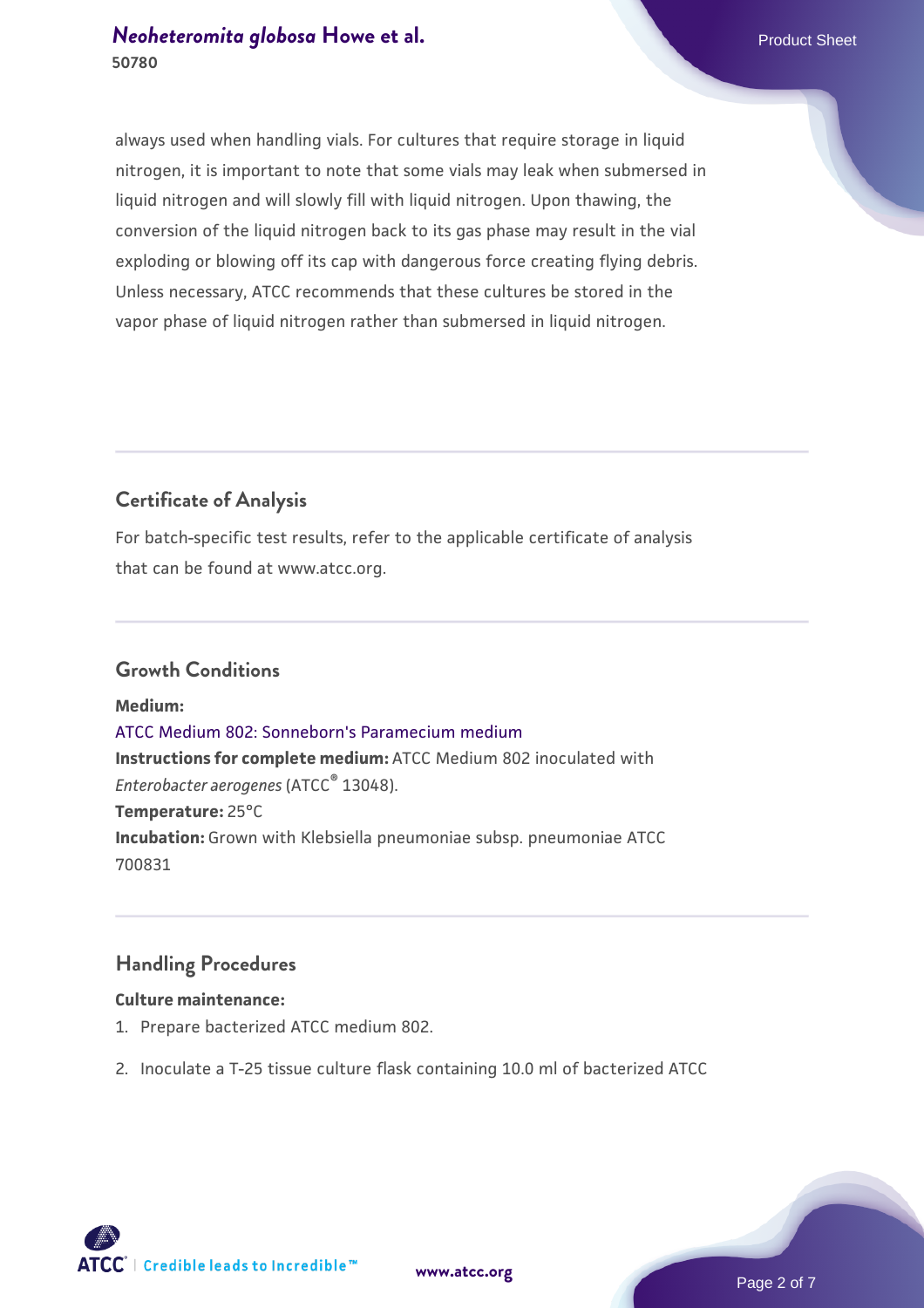## *[Neoheteromita globosa](https://www.atcc.org/products/50780)* [Howe et al.](https://www.atcc.org/products/50780) **Product Sheet** Product Sheet **50780**

medium 802 with 0.1 ml from a predominantly encysted *Heteromita globosa* culture.

3. Incubate at 25°C with cap screwed on tightly.

4. For routine maintenance subculture every 10-14 d.

#### **Cryopreservation:**

1. Harvest cells from a culture that is at or near peak density by centrifugation at 800 x g for 5 min.

2. Adjust the concentration of cells to  $2 \times 10^6$  -  $10^7$ /ml in fresh medium.

3. While cells are centrifuging prepare a 20% (v/v) solution of sterile DMSO in fresh medium.

a) Add 2.0 ml of DMSO to an ice cold 20 x 150 mm screw-capped test tube;

b) Place the tube on ice and allow the DMSO to solidify (~5 min) and then add 8.0 ml of ice cold medium;

c) Invert several times to dissolve the DMSO;

d) Allow to warm to room temperature.

4. Mix the cell preparation and the DMSO in equal portions. Thus, the final concentration will be  $10^6$  -  $10^7$  and  $10\%$  (v/v) DMSO. The time from the mixing of the cell preparation and DMSO stock solution before the freezing process is begun should be no less than 15 min and no longer than 30 min.

5. Dispense in 0.5 ml aliquots into 1.0 - 2.0 ml sterile plastic screw-capped cryules (special plastic vials for cryopreservation).

6. Place the vials in a controlled rate freezing unit. From room temperature cool at -1°C/min to -40°C. If the freezing unit can compensate for the heat of fusion, maintain rate at  $-1^{\circ}$ C/min through the heat of fusion. At -40 $^{\circ}$ C plunge into liquid nitrogen. Alternatively, place the vials in a Nalgene 1°C freezing apparatus. Place the apparatus at -80°C for 1.5 to 2 hours and then plunge ampules into liquid nitrogen. (The cooling rate in this apparatus is approximately -1°C/min.)

7. The frozen preparations should be stored in either the vapor or liquid

 $\mathsf{ATCC}^*$   $\vdash$  Credible leads to Incredible  $\mathbb {m}$ 

**[www.atcc.org](http://www.atcc.org)**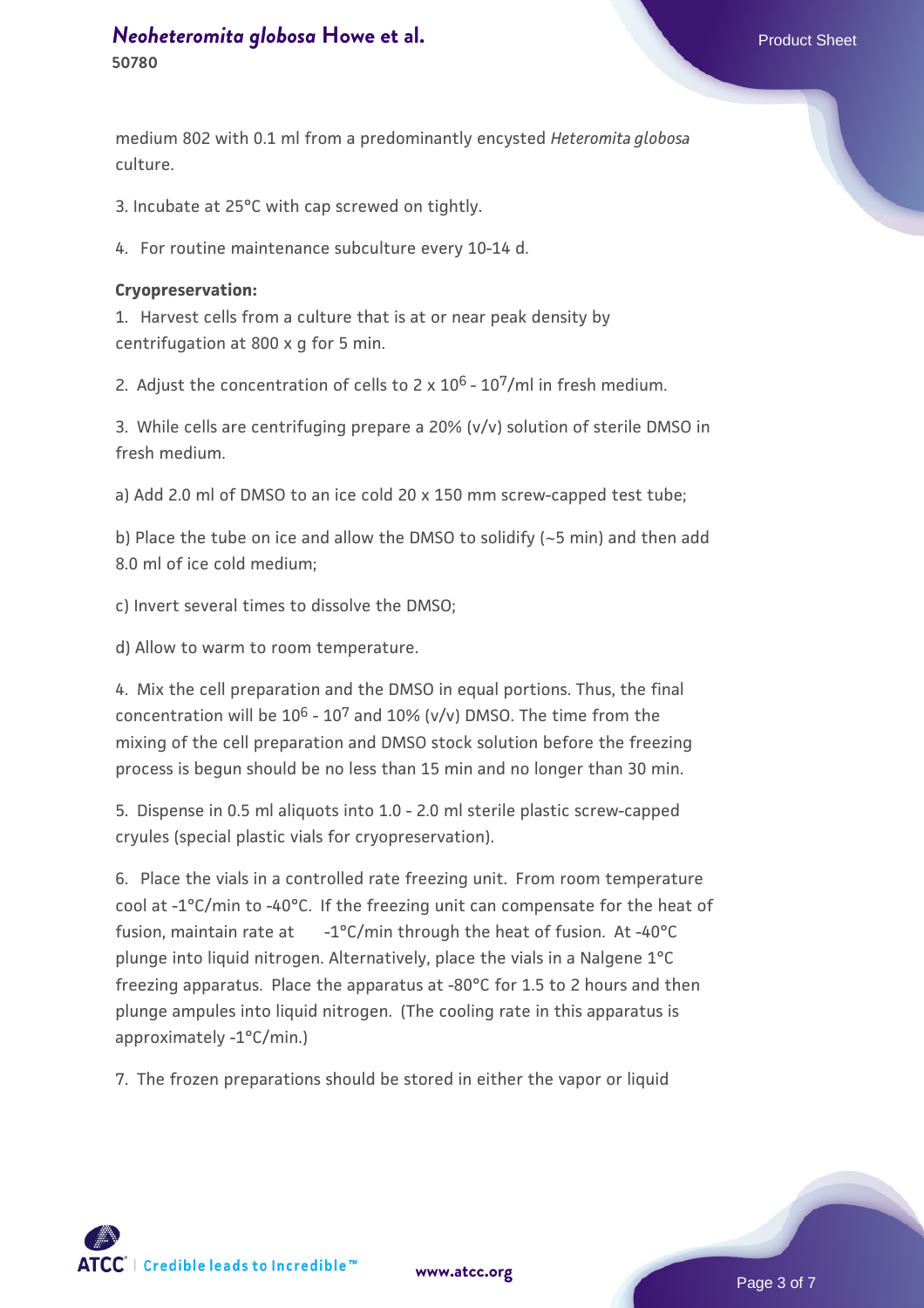phase of a nitrogen refrigerator. Frozen preparations stored below -130°C are stabile indefinitely. Those stored at temperatures above -130°C are progressively less stabile as the storage temperature is elevated. If frozen material is to be stored at temperatures between -130°C and -70°C the shelf life should be empirically tested, i.e., remove stored material at intervals to determine die-off rate.

8. To establish a culture from the frozen state place an ampule in a water bath set at 35°C. Immerse the ampule to a level just above the surface of the frozen material. Do not agitate the ampule.

9. Immediately after thawing, do not leave in the water bath, aseptically remove the contents of the ampule and inoculate a T-25 tissue culture flask containing 10 ml of bacterized ATCC medium 802.

10. Incubate with the cap screwed on tightly at 25°C.

#### **Notes**

Additional information on this culture is available on the ATCC web site at www.atcc.org.

While every effort is made to insure authenticity and reliability of strains on deposit, ATCC is not liable for damages arising from the misidentification or misrepresentation of cultures.

ATCC recommends that individuals contemplating commercial use of any culture first contact the originating investigator to negotiate an agreement. Third party distribution of this culture is discouraged, since this practice has resulted in the unintentional spreading of contaminated cultures.

## **Material Citation**

If use of this material results in a scientific publication, please cite the



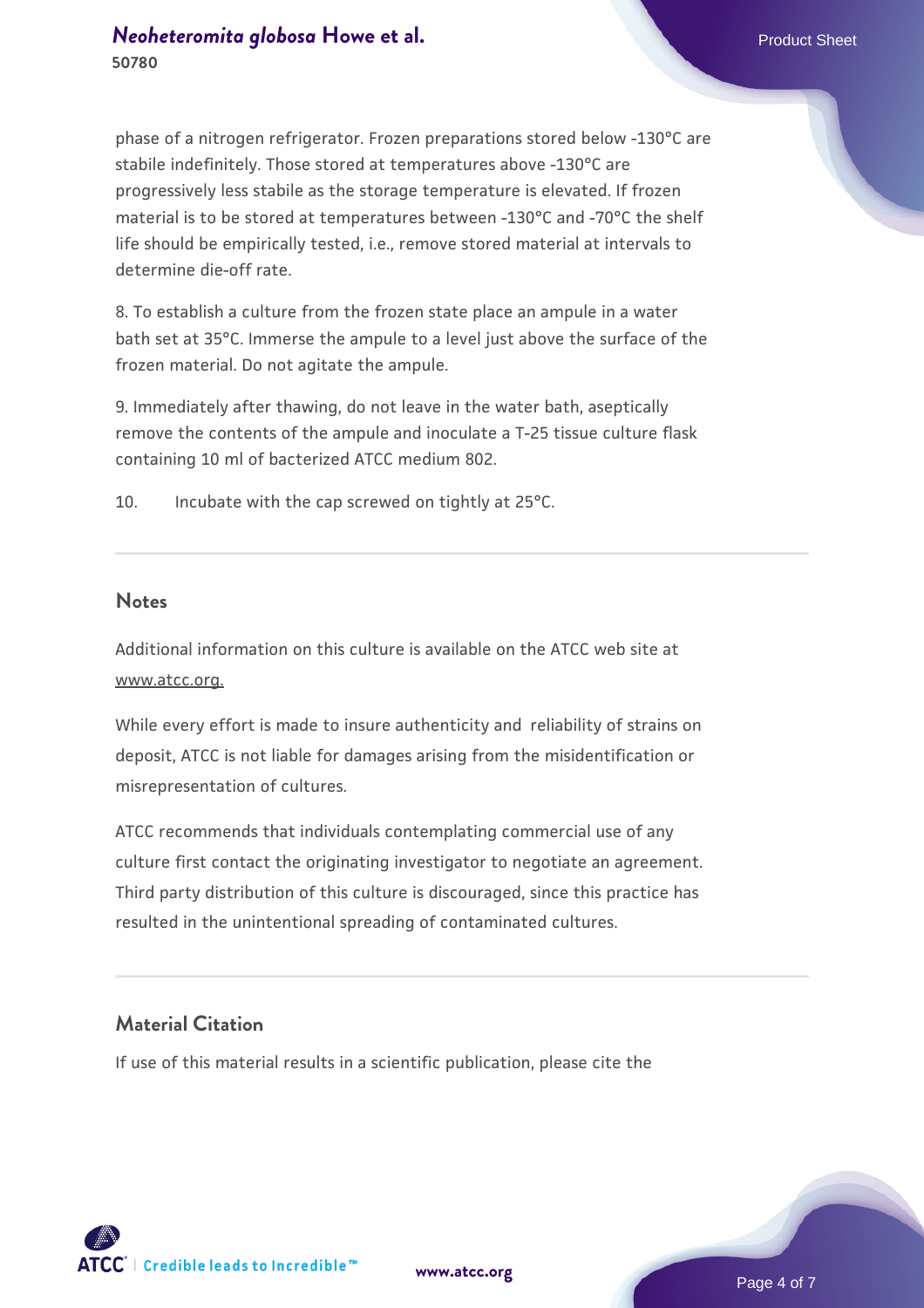## *[Neoheteromita globosa](https://www.atcc.org/products/50780)* [Howe et al.](https://www.atcc.org/products/50780) **Product Sheet** Product Sheet **50780**

material in the following manner: *Neoheteromita globosa* Howe et al. (ATCC 50780)

## **References**

References and other information relating to this material are available at www.atcc.org.

## **Warranty**

The product is provided 'AS IS' and the viability of  $ATCC<sup>®</sup>$  products is warranted for 30 days from the date of shipment, provided that the customer has stored and handled the product according to the information included on the product information sheet, website, and Certificate of Analysis. For living cultures, ATCC lists the media formulation and reagents that have been found to be effective for the product. While other unspecified media and reagents may also produce satisfactory results, a change in the ATCC and/or depositor-recommended protocols may affect the recovery, growth, and/or function of the product. If an alternative medium formulation or reagent is used, the ATCC warranty for viability is no longer valid. Except as expressly set forth herein, no other warranties of any kind are provided, express or implied, including, but not limited to, any implied warranties of merchantability, fitness for a particular purpose, manufacture according to cGMP standards, typicality, safety, accuracy, and/or noninfringement.

#### **Disclaimers**

This product is intended for laboratory research use only. It is not intended for any animal or human therapeutic use, any human or animal consumption,





Page 5 of 7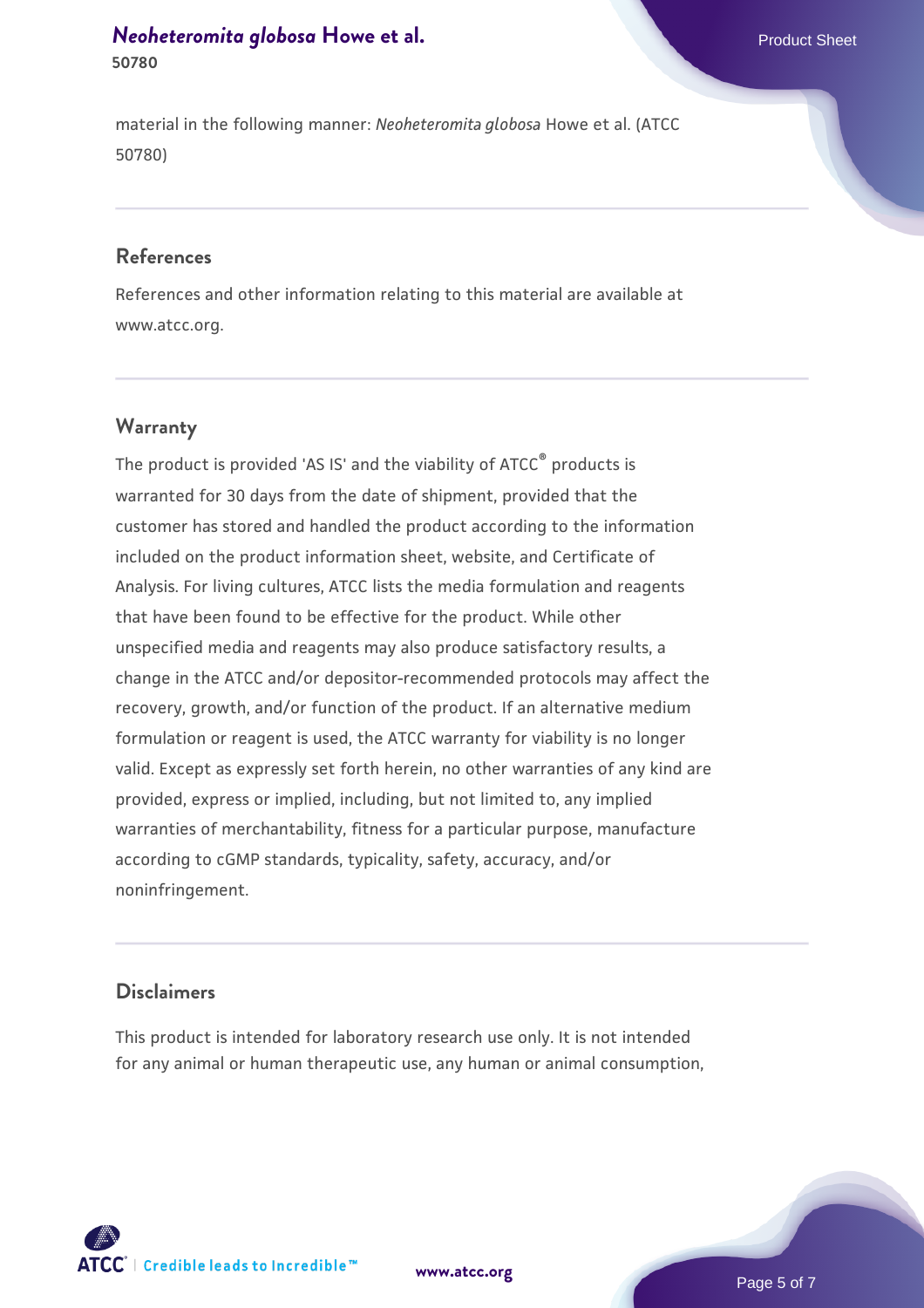## *[Neoheteromita globosa](https://www.atcc.org/products/50780)* [Howe et al.](https://www.atcc.org/products/50780) **Product Sheet** Product Sheet **50780**

or any diagnostic use. Any proposed commercial use is prohibited without a license from ATCC.

While ATCC uses reasonable efforts to include accurate and up-to-date information on this product sheet, ATCC makes no warranties or representations as to its accuracy. Citations from scientific literature and patents are provided for informational purposes only. ATCC does not warrant that such information has been confirmed to be accurate or complete and the customer bears the sole responsibility of confirming the accuracy and completeness of any such information.

This product is sent on the condition that the customer is responsible for and assumes all risk and responsibility in connection with the receipt, handling, storage, disposal, and use of the ATCC product including without limitation taking all appropriate safety and handling precautions to minimize health or environmental risk. As a condition of receiving the material, the customer agrees that any activity undertaken with the ATCC product and any progeny or modifications will be conducted in compliance with all applicable laws, regulations, and guidelines. This product is provided 'AS IS' with no representations or warranties whatsoever except as expressly set forth herein and in no event shall ATCC, its parents, subsidiaries, directors, officers, agents, employees, assigns, successors, and affiliates be liable for indirect, special, incidental, or consequential damages of any kind in connection with or arising out of the customer's use of the product. While reasonable effort is made to ensure authenticity and reliability of materials on deposit, ATCC is not liable for damages arising from the misidentification or misrepresentation of such materials.

Please see the material transfer agreement (MTA) for further details regarding the use of this product. The MTA is available at www.atcc.org.

## **Copyright and Trademark Information**

© ATCC 2021. All rights reserved.

ATCC is a registered trademark of the American Type Culture Collection.



**[www.atcc.org](http://www.atcc.org)**

Page 6 of 7